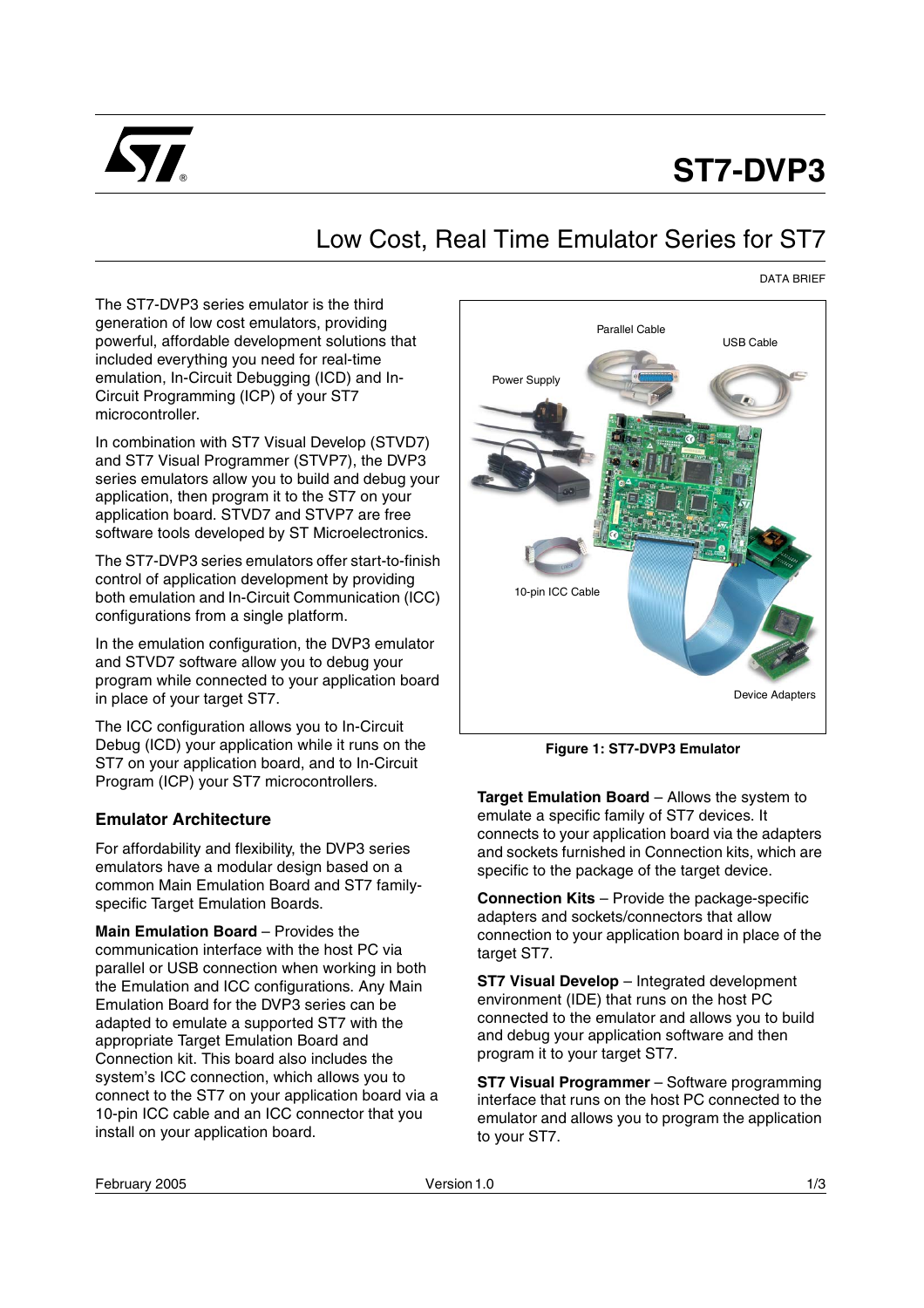### **Emulation Features**

In the emulation configuration the ST7-DVP3 emulator provides a complete range of debugging features, including:

- Real-time debugging
- Up to 64 Kbytes of breakpoints with counter and condition
- Output trigger
- External input trigger

#### **Ordering a DVP series emulator**

- 512 record trace with filtering capability
- Emulation at 3.3 or 5 V
- Programmable Clock frequency up to 16 MHz
- Hardware Test feature for emulator troubleshooting

Because of the modularity of the DVP3 series emulators it is possible to order just the components that you need to emulate your target ST7, including:

- **DVP3 emulator**  ST7MDTxx-DVP3 part numbers are for ordering an emulator and target emulation board. DVP3 emulators do not include connection kits for all supported packages.
- **Target Emulation Board (TEB)**  when adapting a DVP3 to emulate another ST7 family, the ST7MDTxx-TEB/DVP part numbers are for ordering the appropriate TEB. The TEB does not include connection kits for all supported packages.
- **Adapter kit**  ST7MDTxx-xxx/DVP part numbers are for ordering the package-specific Adapter kits for a DVP3.
- **Note:** Sockets are provided in the connection kits. However, socket part numbers (AS-xxxx) can be used to order additional or replacement sockets as required.



Product selectors to help you select the appropriate DVP3 series emulator and Adapter kit for your target ST7 are available at www.st.com/mcu.

#### **For more information...**

The following documents are available for free download from our internet site:

**ST7 Visual Develop User Manual -** Information and tutorials to help you build and debug your application software and program it to your ST7 using the STVD7 Integrated Development Environment and an ST7- DVP3 series emulator.

**ST7 Visual Programmer online help** - Information to help you program your application to your ST7 using this Windows-based programming software and an ST7-DVP3 series emulator.

**ST7-DVP3 Emulator User Manual** - Information about setting up an ST7-DVP3 series emulator in the emulation or ICC configuration. This manual provides information that is common to all emulators in the DVP3 series.

**ST7xxxx-DVP3 Probe User Guide** - Information about connecting the DVP3 emulator to your application board in the emulation configuration. These documents provide information that is specific to each type of DVP3 emulator (ST7MDTxx-DVP3 emulator).

**ST7xxxx Datasheet** - Complete information about the features of your target ST7 microcontroller.